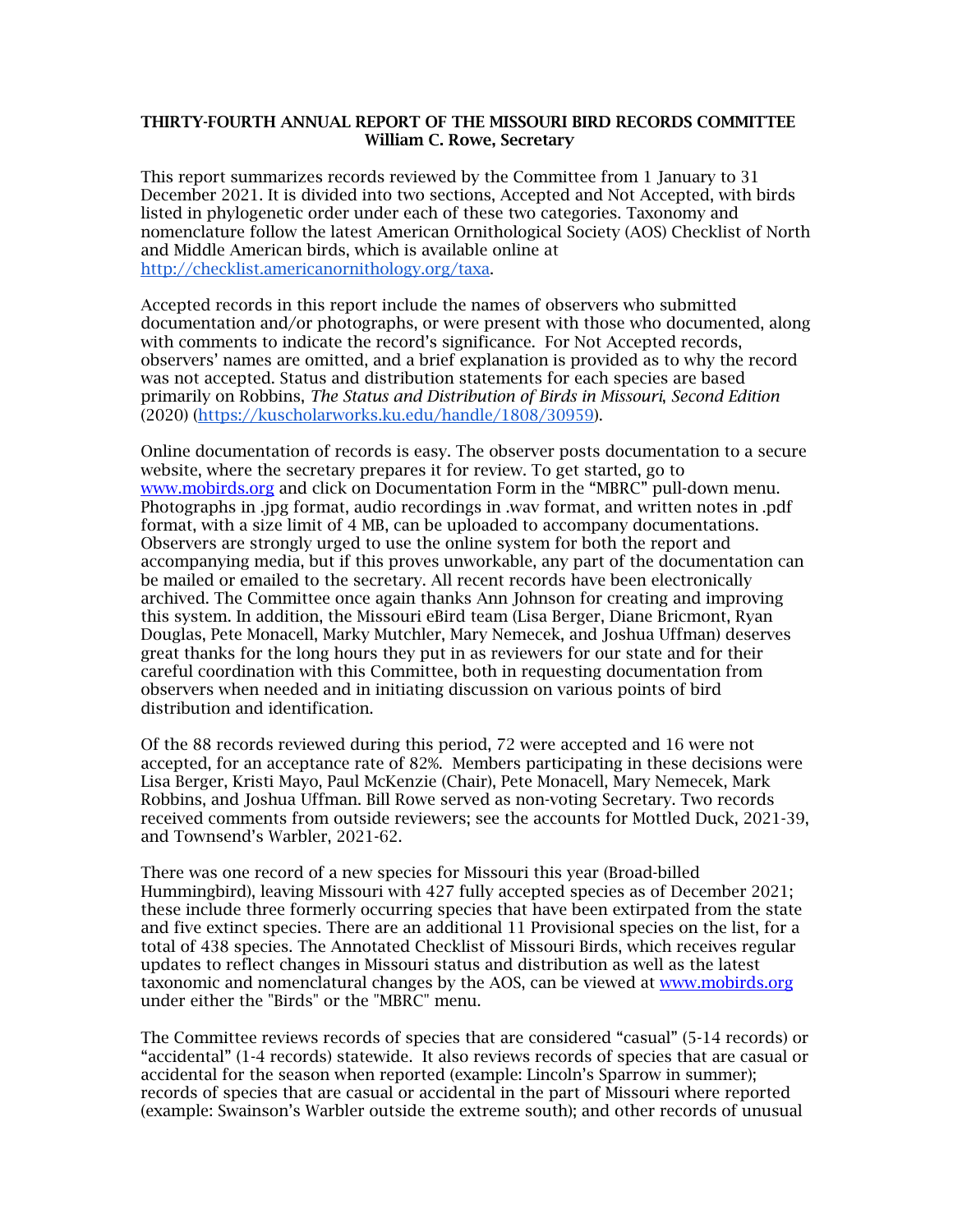interest, including first nesting records and extreme arrival and departure dates. The Review List, also maintained at www.mobirds.org ("MBRC" menu), lists all species that require review due to their year-round casual or accidental status in all or part of the state, plus a few for which the Committee still wishes to receive documentation despite their status as only "rare" (example: California Gull). The Review List does not cover out-of-season status; for summarized information on seasonal status, consult the Annotated Checklist, and for specific earliest and latest dates and other data, consult Robbins (2020).

Note on photographic and audio documentation: Photographs, and in some cases audio recordings, are extremely helpful, and all observers are encouraged to carry a camera and/or a smart phone in the field; using smart phones, both images and audio can often be obtained with relative ease. In some cases (as noted in a few entries below) the absence of a photograph or an audio recording can be a problem for acceptance of a record. On the other hand, photographs can sometimes be misleading as to colors and patterns, and they may or may not show all of a bird's key characters. For this reason, it remains important for the observer to describe what he or she saw and heard as accurately as possible.

Note on organizations: In December 2016, the American Ornithologists' Union (AOU) completed a merger with the Cooper Ornithological Society to form the American Ornithological Society (AOS). The AOU's North American Classification Committee, its Birds of North and Middle America Checklist, its journal *The Auk* (new name as of 2021: *Ornithology*), and all of its other activities and resources are now those of the AOS, along with the journal *The Condor* (new name as of 2021: *Ornithological Applications*) and other functions of the Cooper Ornithological Society. The society's website is at www.americanornithology.org.

The Committee extends thanks to the many birders throughout Missouri who submitted their observations, and to the Missouri Birding Society for its continued support of the Committee's efforts. Observers who would like a status report on their current submissions can email the Secretary at rowemb45@gmail.com. The next report will appear in the March 2023 issue of *The Bluebird*.

RMBS = Riverlands Migratory Bird Sanctuary, St. Charles Co. LBNWR = Loess Bluffs National Wildlife Refuge, Holt Co. MNWR = Mingo National Wildlife Refuge, Bollinger/Stoddard/Wayne cos. CBC = Christmas Bird Count CA = Conservation Area  $SP = State Park$ NWR = National Wildlife Refuge

## *RECORDS ACCEPTED*

BLACK-BELLIED WHISTLING-DUCK (*Dendrocygna autumnalis*), 2021-60: 3 adults and 4 fledglings, 17 August 2021, Jefferson Barracks Park, St. Louis Co. Glen Hawley (documentation with photographs). Casual summer resident (breeding); third successive year of nesting at this site.

CACKLING GOOSE (*Branta hutchinsii*), 2021-44: One, 28 May 2021, Duck Creek CA, Bollinger Co. Chris Barrigar (documentation with photographs). Latest spring record.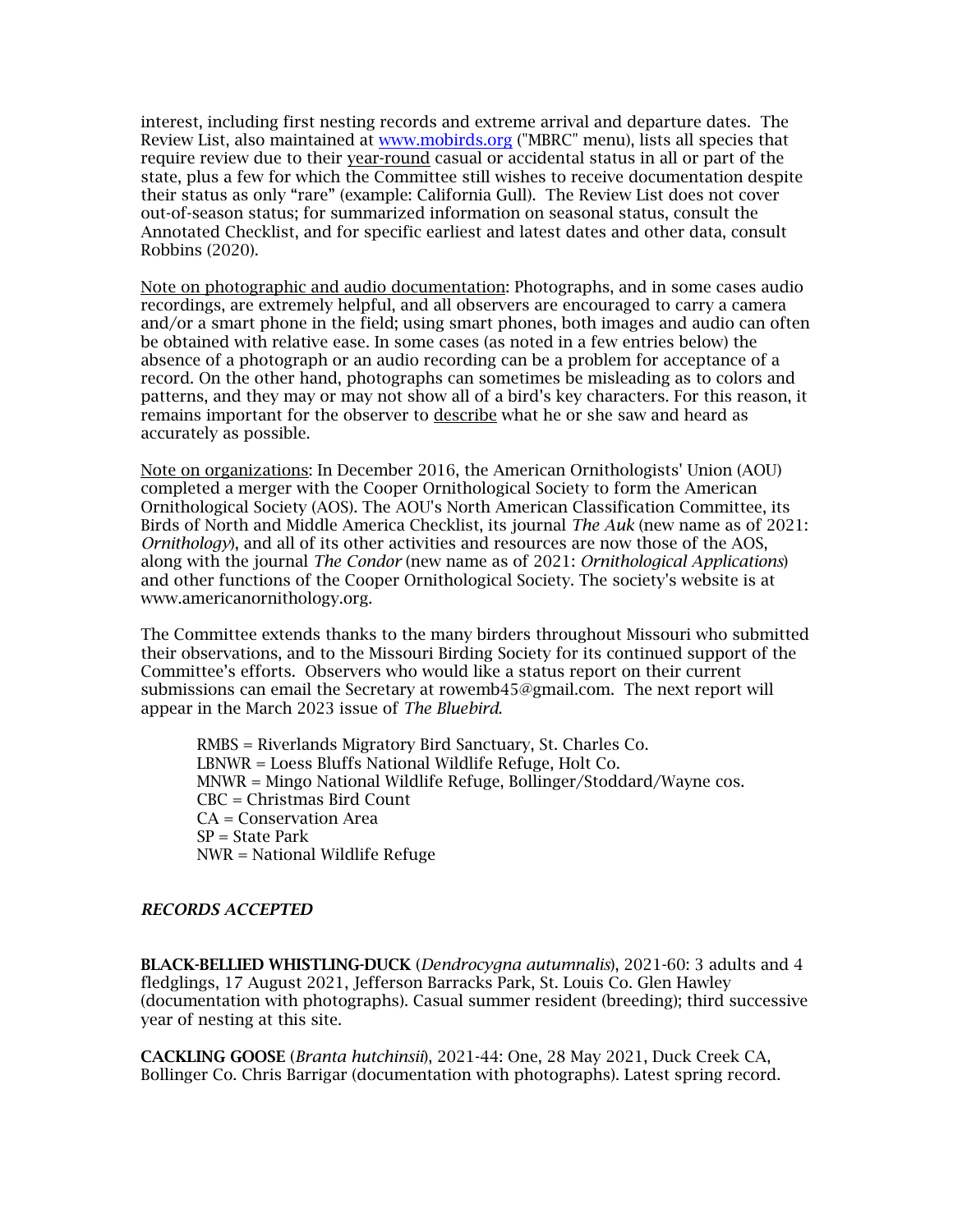CINNAMON TEAL (*Spatula cyanoptera*), 2021-73: Male, 30 September 2021, Duck Creek CA, Wayne Co. Michael Taylor (documentation with photographs). Casual in fall; eleventh record.

MOTTLED DUCK (*Anas fulvigula*), 2021-30: One, 4 April–31 May 2021, Clarence Cannon NWR, Pike Co. David Haenni, Henry and Oliver Gorski (documentation with photographs). Casual transient and summer visitant; twelfth record. May have been the same individual found at this site in spring 2020.

MOTTLED DUCK, 2021-39: One, 25 May 2021, Ten Mile Pond CA, Mississippi Co. Tim Kavan (documentation with photographs). Casual transient and summer visitant; thirteenth record. The record was reviewed by Tony Leukering, who thought this bird was unlikely to be anything other than a pure Mottled Duck; he provided detailed reasons why he saw no evidence of hybridization with other members of the Mallard complex.

MOTTLED DUCK, 2021-54: One, 14–26 July 2021, Creve Coeur Lake County Park (Little Creve Coeur), St. Louis Co. Found by Ken Smith; documented by David Becher, Diane Bricmont, and Joshua Uffman (with photographs) and by Cornelius Alwood. Casual transient and summer visitor; fourteenth record.

WHITE-WINGED DOVE (*Zenaida asiatica*), 2021-37: Present at least 10 May–3 June 2021; pair observed copulating and nest-building, 10 May, Darby residence, Hallsville, Boone Co. Paul McKenzie, Pete Monacell (documentation with photographs). First record of attempted nesting outside the extreme southeast, where accidental as a breeding bird.

BLACK-CHINNED HUMMINGBIRD (*Archilochus alexandri*), 2021-81: Immature male, 4– 18 November 2021, Driver residence, Kimberling City, Stone Co. Kendell Loyd, Paul McKenzie, Lisa Owens (documentation with photographs), Sarah Driver, Austin Hess, Kearby Bridges, Steve and Debbie Martin, Pete Monacell, Lisa Berger, Charlie Burwick. Accidental transient; second record.

BROAD-BILLED HUMMINGBIRD (*Cynanthus latirostris*), 2021-42: Adult male, 28–29 May 2021, Reis residence, Holden, Johnson Co. Ronda Reis (documentation with photographs), Jerry Reis. Definitive, and first, Missouri record of this Mexican species, which nests in southern Arizona and has been found as a vagrant in many parts of the United States.

VIRGINIA RAIL (*Rallus limicola*), 2021-17: Two, 24 January–1 February 2021, Shepherd of the Hills Fish Hatchery, Taney Co. Jan Hansen (documentation with audio). Accidental in winter away from known Boone Co. location; second record.

SORA (*Porzana carolina*), 2021-16: One, 24 January–1 February 2021, Shepherd of the Hills Fish Hatchery, Taney Co. Jan Hansen (documentation with photographs). Only the third record away from the regular wintering site in Boone Co.

SANDHILL CRANE (*Antigone canadensis*), 2021-53: One, 7 July 2021, Corteva power plant, New Madrid Co. Tim Kavan (documentation with photographs), Nathan Bengston. Accidental summer visitor in southern Missouri.

AMERICAN AVOCET (*Recurvirostra americana*), 2021-51: Pair with juvenile, 22 June 2021, LBNWR. Alex Marine (documentation with photographs), Davis Balser. Accidental summer resident; third record. Presumably this was the pair from a nest initially located on 29 May 2021 (M. Robbins). The first two nesting records for the state occurred in 2020 (see article by D. Easterla and a second by Easterla, T. Nagel, and D. Welchert in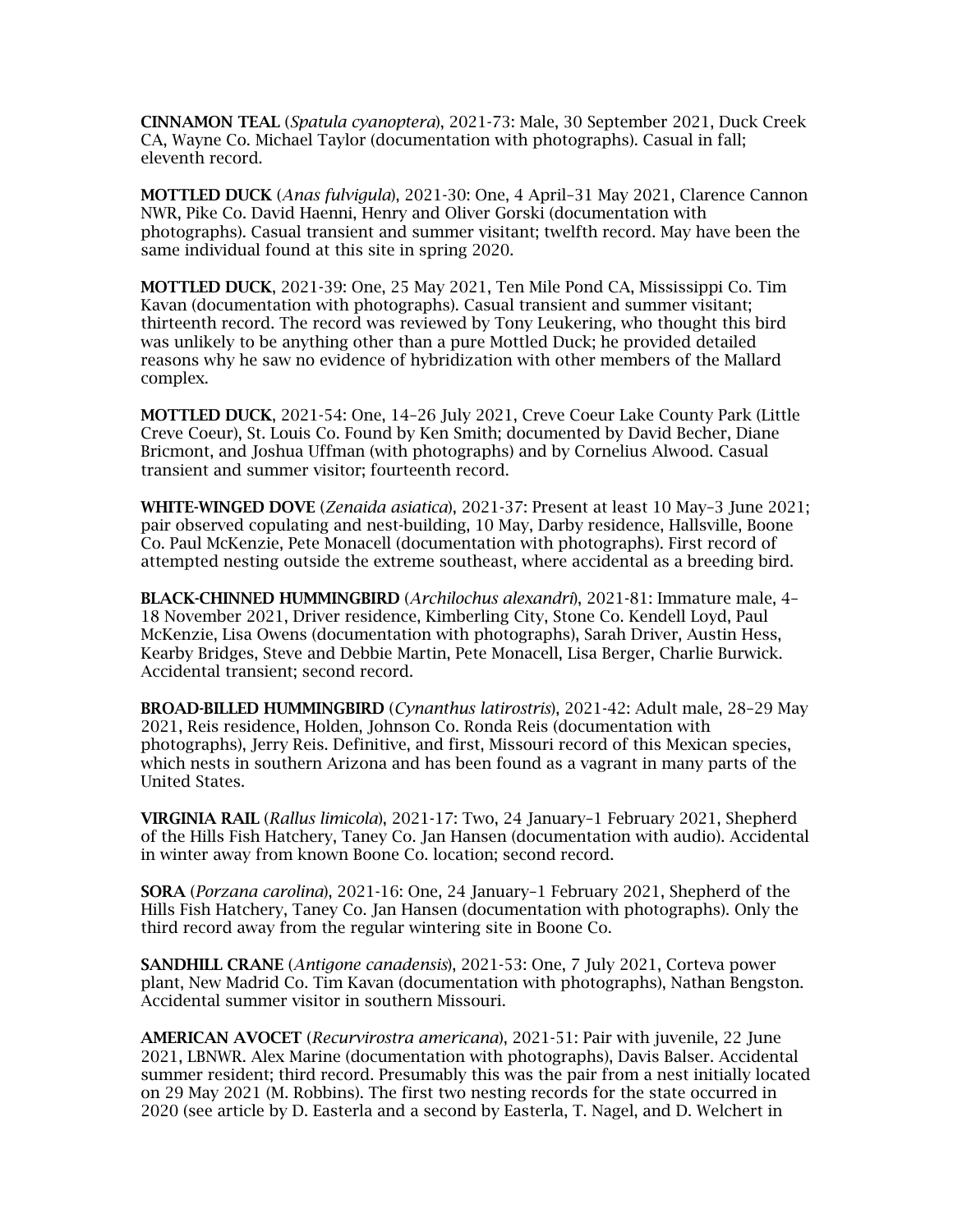*The Bluebird*, vol. 87, no. 4, December 2020). Those produced nests with eggs, but no young were ever reported. This year's nesting appears to be the first to produce young successfully.

LONG-BILLED CURLEW (*Numenius americanus*), 2021-84: One, 16 November–1 December 2021, Steele Municipal Airport, Pemiscot Co. Tim Kavan (documentation), Paul McKenzie, Pete Monacell (documentation with photographs). Accidental in eastern Missouri; third record.

RUDDY TURNSTONE (*Arenaria interpres*), 2021-33: One, 24 April 2021, LBNWR. Carol Cobb (documentation with photographs), Eli Weber (documentation), John Cobb, Silas Weber, Andi Weber, Bobby Walz, Kadynn Hatfield. Earliest spring record.

RED KNOT (*Calidris canutus*), 2021-63: Juvenile, 21 August, Eagle Bluffs CA, Boone Co. Pete Monacell, Paul McKenzie (documentation with photographs), Randy Schiller, Jean Leonatti. Earliest fall record.

CURLEW SANDPIPER (*Calidris ferruginea*), 2021-29: One in nonbreeding plumage, 3 April 2021, City of Columbia Wetland Cells, Boone Co. Paul McKenzie, Pete Monacell (documentation with photographs). Accidental transient; third record.

LONG-TAILED JAEGER (*Stercorarius longicaudus*), 2021-65: Juvenile, 1–5 September 2021, Schell-Osage CA, St. Clair and Vernon cos. Malcolm Gold (documentation with photographs), Mary and Alex Marine, Debbie and Steve Martin, Pete Monacell, Erik Ost, Kendell Loyd. Casual transient; sixth record.

LONG-TAILED JAEGER, 2021-67: Juvenile, 5–12 September 2021, Smithville Lake, Clay Co. Marquette Mutchler (documentation with photographs), Mary Nemecek, Kristi Mayo. Casual transient; seventh record. Photographs showed this to be a different bird than the one in 2021-65.

SABINE'S GULL (*Xema sabini*), 2021-79: Juvenile, 30 October–3 November 2021, Stockton Lake, Polk and Dade cos. Alex Marine (documentation with photographs), Lisa Berger (documentation), Charley Burwick, Mike Headings, Paul Hostetler. Latest fall record.

LITTLE GULL (*Hydrocoloeus minutus)*, 2021-68: Juvenile, 6 September 2021, RMBS. Allen Smith (documentation with photographs). Earliest fall record. This bird was associating with a flock of Black Terns.

LESSER BLACK-BACKED GULL (*Larus fuscus*), 2021-55: Subadult, probably third-cycle, 17–20 July 2021, RMBS. Bill Rowe (documentation with photographs), Joshua Uffman (photographs). Accidental in summer; fourth record.

GREAT BLACK-BACKED GULL (*Larus marinus*), 2021-8: First- or second-cycle bird, 4–13 January 2021, Blue Spring Lake, Jackson Co. Joseph Mosley (documentation with photographs). Casual away from Mississippi River; eighth record.

GREAT BLACK-BACKED GULL, 2021-11: First-cycle bird, 19 January–2 February 2021, Smithville Lake, Clay Co. Doug Willis (documentation), Bill Blackledge (documentation with photographs). Casual away from Mississippi River; ninth record.

FORSTER'S TERN (*Sterna forsteri*), 2021-15: Five, 26 January 2021, Table Rock Dam, Stone Co. Jan Hansen. Accidental in winter; second record.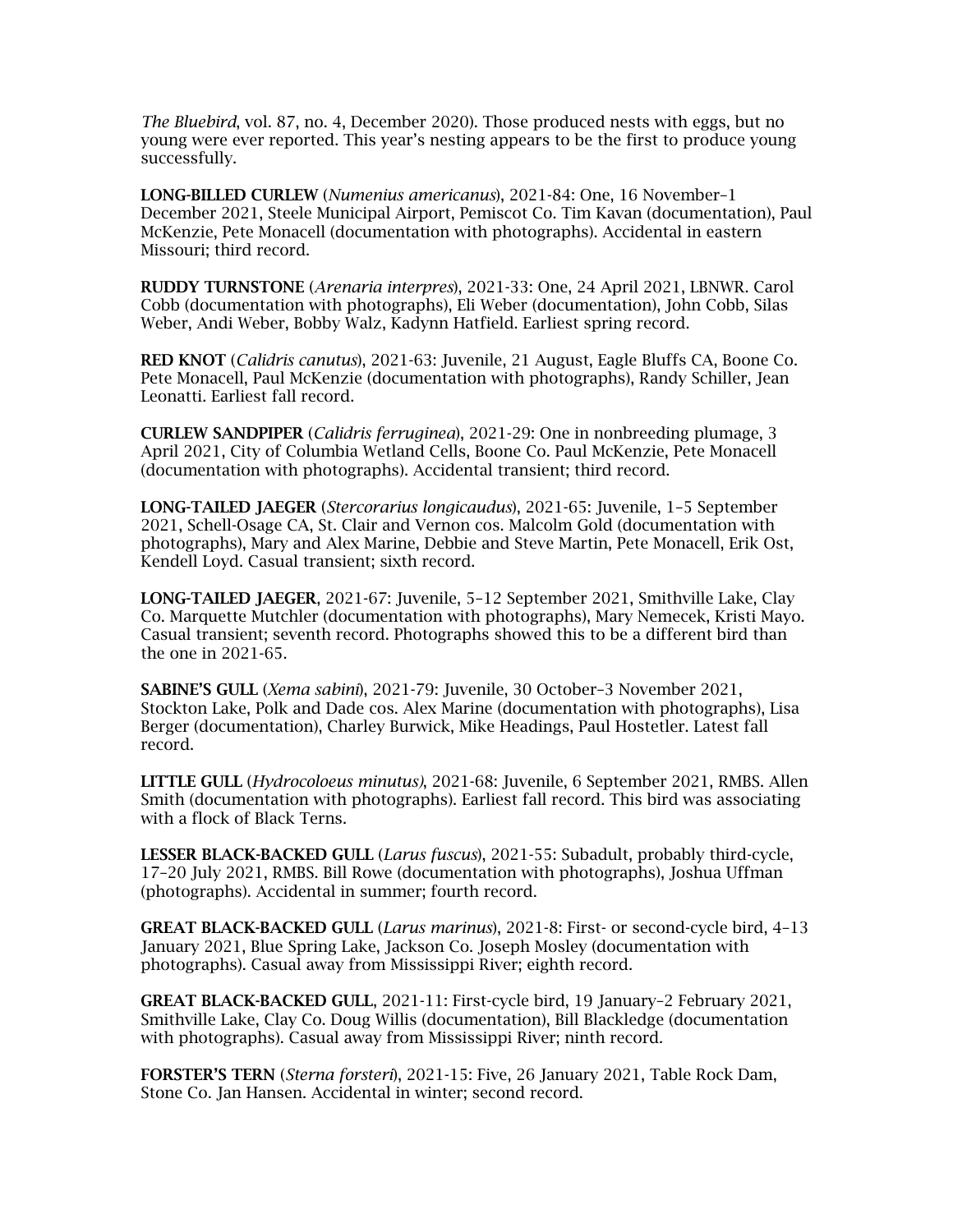RED-THROATED LOON (*Gavia stellata*), 2021-7: Adult, 4 January 2021, Stockton Lake, Dade Co. Kendell Loyd (documentation with photographs). Casual in winter; sixth record.

PACIFIC LOON (*Gavia pacifica*), 2021-22: Two, 18–23 February 2021, Stockton Lake SP, Cedar Co. Kendell Loyd (documentation with photographs), Erik Ost (documentation), Paige Witek, Grace and Lee Jordan, Christian and Conway Hawn. Casual in winter; ninth record.

PACIFIC LOON, 2021-32: One, 22–31 March 2021, Smithville Lake, Clay Co. Mary Nemecek (documentation with photographs). Casual in spring; twelfth record.

WOOD STORK (*Mycteria americana*), 2021-59: Immature, 15–16 August, Schell-Osage CA, St. Clair Co., and Four Rivers CA, Vernon Co. Bob Estes (documentation with photographs, Schell-Osage), Alex Marine (documentation, Four Rivers). Although these records occurred within a two-day interval on two different CAs some 12 or more miles apart, they were conservatively presumed to represent the same bird.

NEOTROPIC CORMORANT (*Nannopterum brasilianum*), 2021-4: Adult, 28 December 2020, Butler City Lake, Bates Co. Dan Cowell (documentation with photographs). While this species is now considered only rare throughout Missouri during migration and summer, this is the first winter record, making it accidental at that season.

NEOTROPIC CORMORANT, 2021-27: One, 22 March 2021, RMBS. Bill Rowe (documentation with photographs), Tom Parmeter, Matt Rowe. At the time, considered a casual transient and summer resident in eastern Missouri; now listed as rare statewide for those seasons, and MBRC documentation no longer required.

NEOTROPIC CORMORANT, 2021-28: Adult, 26 March 2021, Delaney Lake CA, Mississippi Co. Mark Haas (documentation with photographs). See comments on 2021- 27.

NEOTROPIC CORMORANT, 2021-34: Adult, 26 April 2021, Nash and Port Authority Roads, Scott Co. Mark Haas (documentation with photographs). See comments on 2021- 27.

NEOTROPIC CORMORANT, 2021-48: Adult, 17 June 2021, Busch CA, St. Charles Co. Julie Morgan (documentation with photographs), Randy Morgan. See comments on 2021- 27.

LEAST BITTERN (*Ixobrychus exilis*), 2021-86: One, 6 December 2021, Winfield, Lincoln Co. Henry and Oliver Gorski (documentation with photographs). Latest fall record. The diagnostic photo was taken on a cell phone with flash, in near-darkness and knee-deep water, while the observers were returning from duck hunting.

GLOSSY IBIS (*Plegadis falcinellus*), 2021-69: One, 7 September 2021, Muskrat Lake, Buchanan Co. Tom Nagel (documentation with photographs). First documented record for fall. This bird, associating with 13 White-faced Ibises, showed the classic facial pattern of Glossy and no signs of hybridity.

WHITE-FACED IBIS (*Plegadis chihi*), 2021-50: Three, 22 June 2021, LBNWR. Alex Marine (documentation with photographs), Davis Balser. At the time, considered a casual summer visitor; now listed as rare in summer, and MBRC documentation no longer required.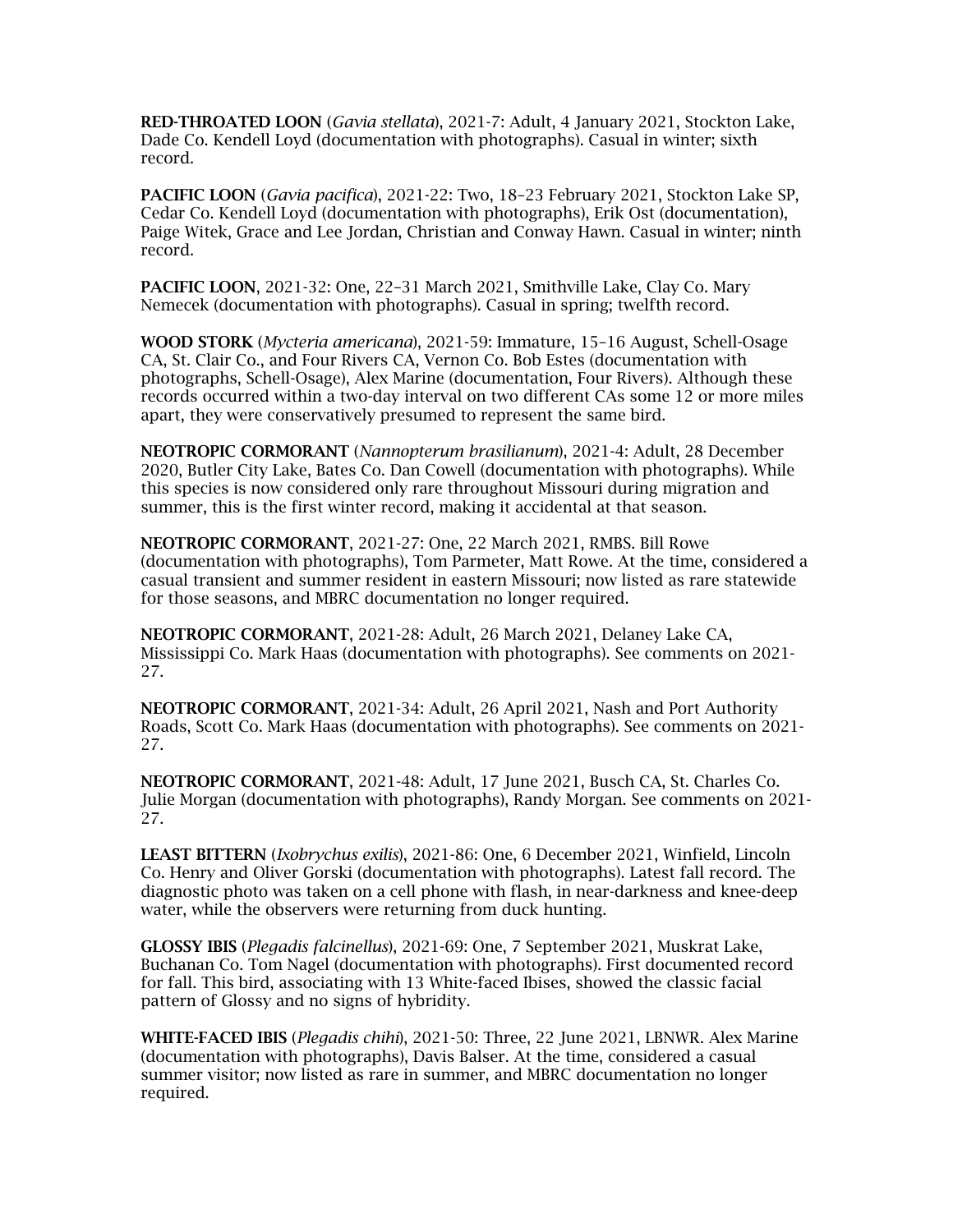WHITE-FACED IBIS, 2021-57: One, 21 July 2021, RMBS. Mike Thelen (documentation with photographs). See comments on 2021-50.

BLACK VULTURE (*Coragyps atratus*), 2021-75: One, 3 October 2021, Mark Twain Lake, Ralls Co. Lisa McClendon. Accidental in northern Missouri.

SWAINSON'S HAWK (*Buteo swainsoni*), 2021-58: Two adults, 26 July–18 August 2021, SelecTurf sod farm and nearby areas, Callaway Co. Pete Monacell, Paul McKenzie, Betsy Garrett (documentation with photographs), Robert Brundage, Chris Barrigar, Cheryl Rosenfeld, Jean Leonatti, Cathy Harris. All observations were of one bird except for 30 July, when two were photographed together. This is only the second summer record of the species away from the extreme western part of the state. Attention was paid to the possibility of a nesting attempt, but none was discovered.

FERRUGINOUS HAWK (*Buteo regalis*), 2021-21: Adult, 18 February–2 March 2021, South Farm, Boone Co. Paul McKenzie, Pete Monacell, Doug Hommert (documentation with photographs), Edge Wade (documentation), Jean Leonatti, Betsy Garrett, Carl Gerhardt, John Besser, David Dean. Casual in eastern half of Missouri.

LEAST FLYCATCHER (*Empidonax minimus*), 2021-12: One, 18–21 January 2021, Black Island CA—Gayoso Bend Unit, Pemiscot Co. Kendell Loyd, Paul McKenzie (documentation with photographs), Tim Kavan, Tim Barksdale. First winter record. The two series of good photographs by the documenters established this bird as a Least Flycatcher, with support from vocalizations heard by Loyd and Barksdale.

VERMILION FLYCATCHER (*Pyrocephalus rubinus*), 2021-13: Immature male, 1 December 2020–9 February 2021, Little River CA, Dunklin/Pemiscot cos. Found by Kent Freeman; documented by Paul McKenzie (with photographs). Accidental in winter; second record.

VERMILION FLYCATCHER, 2021-31: Female, 10 April 2021, Bellerive Park, City of St. Louis. Justin Baldwin (documentation with photographs), Marwa Mikati. Casual transient; fourteenth record.

VERMILION FLYCATCHER, 2021-80: Subadult male, 30 October 2021, County Road 604, New Madrid Co. Tim Kavan (documentation with photographs). Casual transient; fifteenth record, moving it from casual to rare.

BLUE-HEADED VIREO (*Vireo solitarius*), 2021-72: One, 17 March 2019, Otter Slough CA, Stoddard Co. Lisa McClendon (documentation with photographs), Britt McClendon. Earliest spring record.

NORTHERN SHRIKE (*Lanius borealis*), 2021-24: Adult, 6 March 2021, MNWR. Ryan Thies (documentation with photographs), Richard Thies. This species was listed as accidental in the Ozarks and southeastern Missouri based on four prior records; this is the fifth, moving its status to casual for that area.

BANK SWALLOW (*Riparia riparia*), 2021-25: One, 13–17 March 2021, Little River CA, Dunklin Co. Timothy Jones (documentation with photographs). Earliest spring record.

WINTER WREN (*Troglodytes hiemalis*), 2021-41: One, 9–18 May 2021, Tower Grove Park, City of St. Louis. Doug Hommert, Keith Brink, Randy Schiller (documentation with photographs), Anne McCormack, Diane Bricmont (documentation), David Dean, Ginny Bartenstein. Latest spring record.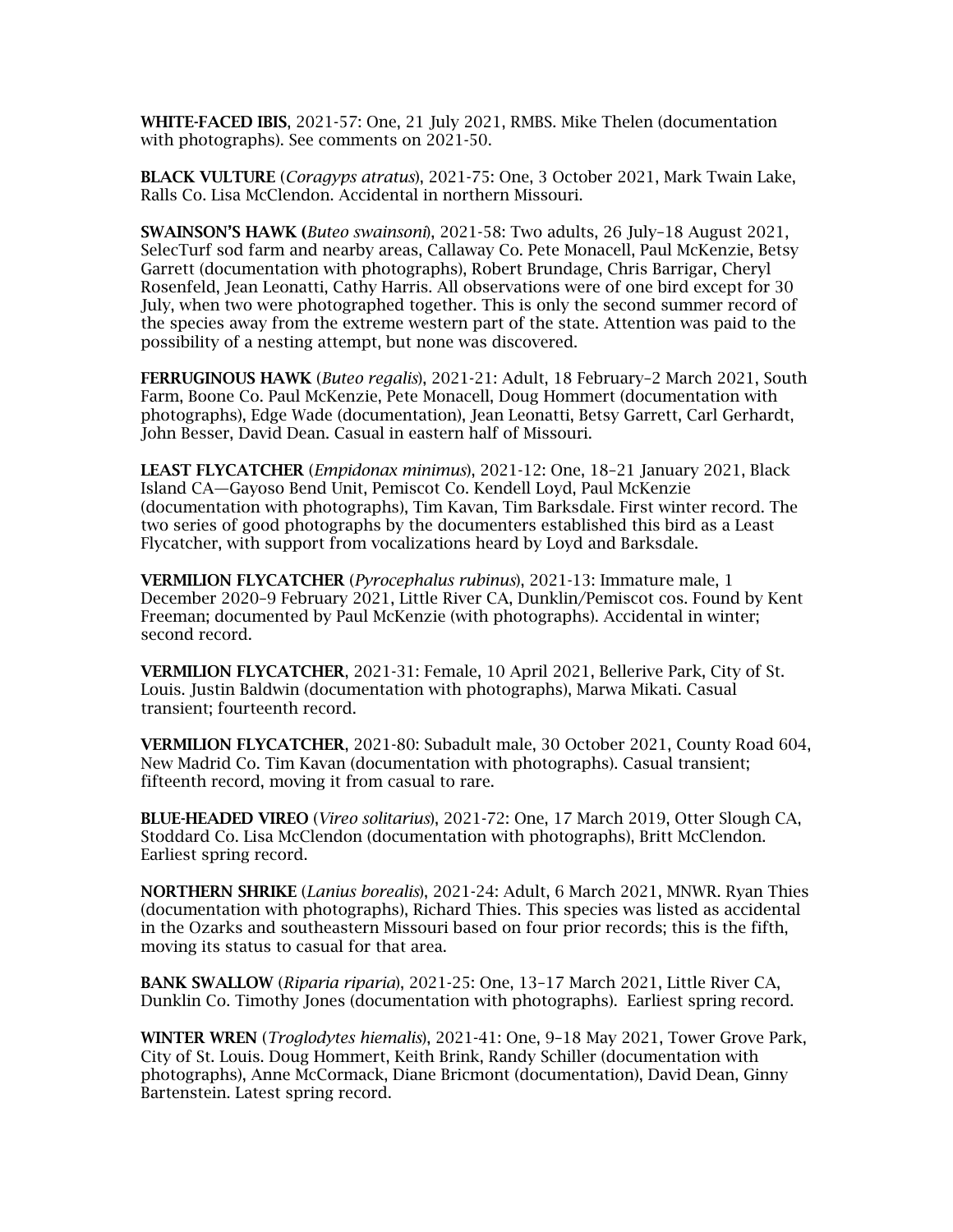SAGE THRASHER (*Oreoscoptes montanus*), 2021-78: One, 30–31 October 2021, Wah-kontah Prairie, St. Clair Co. Bob Estes (documentation with photographs), Isaac Goes (documentation). Accidental transient and winter visitor; third record.

EURASIAN TREE SPARROW (*Passer montanus*), 2021-9: 11 birds, 5–9 January 2021, near Kirksville, Adair Co. Nathan Hubbard (documentation), Greg Gremaud. At the time, considered casual in that area; has now been moved to rare in northeastern Missouri.

EURASIAN TREE SPARROW, 2021-20: One, 15–17 February 2021, near St. James, Phelps Co. Scott Alford (documentation with photographs). Outside areas of regular occurrence.

EURASIAN TREE SPARROW, 2021-71: One, 4 September 2021, Myers residence, Arcadia, Iron Co. Russell Myers (documentation with photographs). Outside areas of regular occurrence.

EURASIAN TREE SPARROW, 2021-85: 44 birds, 26 November 2021, farm near Clarence, Shelby Co. Chris Barrigar (documentation with photographs). At the time, considered casual in that area; has now been moved to rare in northeastern Missouri. The observer commented that this count was a minimum, with many more probably present.

PURPLE FINCH (*Haemorhous purpureus*), 2021-47: Female, 6–21 June 2021, Headrick residence, Columbia, Boone Co. Linda Headrick (documentation with photographs). Accidental summer visitor; third record.

CHESTNUT-COLLARED LONGSPUR (*Calcarius ornatus*), 2021-74: One, 30 September–5 October 2021, Rockport, Atchison Co. Dakota Swisher (documentation with photographs). Earliest fall record.

SMITH'S LONGSPUR (*Calcarius pictus*), 2021-1: 10-21 birds, 10 December 2020–16 February 2021, County Road 286, Pemiscot Co. Andrew Lydeard, Daniel Redwine, Michael Todd (documentation with photographs). First winter record outside of southwestern Missouri.

LARK SPARROW (*Chondestes grammacus),* 2021-5: One, 28 December 2020–3 January 2021, Little River CA, Dunklin Co. Tommy Goodwin (documentation with photographs). Accidental in winter; second record.

LARK BUNTING (*Calamospiza melanocorys*), 2021-40: Male, 30 May 2021, Golden Prairie, Barton Co. Erik Ost (documentation with photographs). Casual transient.

CLAY-COLORED SPARROW (*Spizella pallida*), 2021-43: One, 23 May 2021, Cole residence, Gladstone, Clay Co. Jared Cole (documentation with photographs), Michele Cole. Latest spring record.

DARK-EYED JUNCO (*Junco hyemalis*), 2021-52: Male, 23 June 2021, Cape Girardeau Conservation Nature Center, Cape Girardeau Co. Leon Book (documentation with photographs). Casual in summer. As of the previous Annual Report (the  $33<sup>rd</sup>$ ), there were five summer records, but since then two additional earlier records have come to light (*fide* M. Robbins); thus this record is the eighth.

SAVANNAH SPARROW (*Passerculus sandwichensis*), 2021-56: One, 3 July 2021, Darst Bottom, St. Charles Co. David Rogles (documentation), Tom Bormann. Casual summer visitor.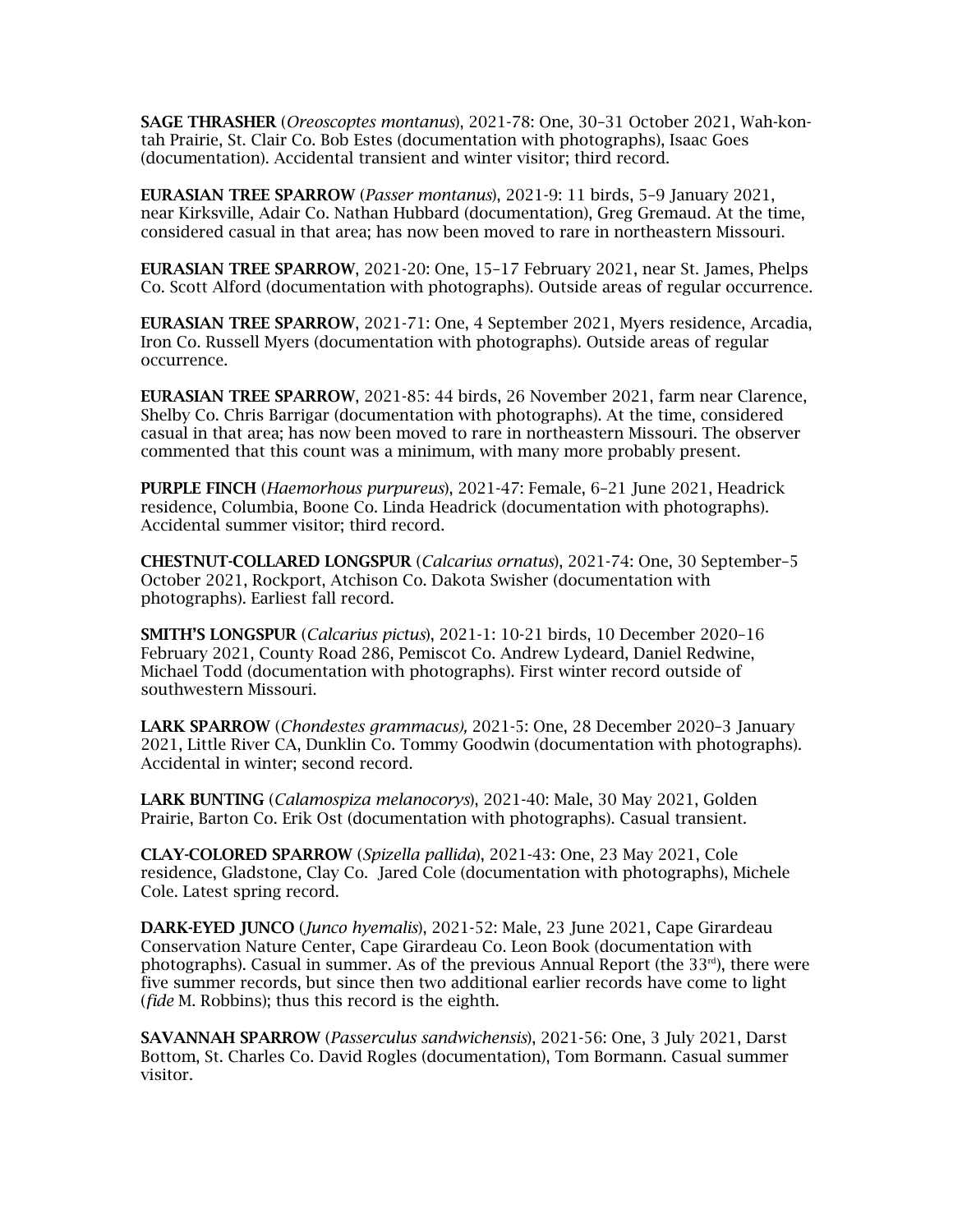LINCOLN'S SPARROW (*Melospiza lincolnii*), 2021-46: One, 27 May–29 July 2021, Uffman residence, Eureka, St. Louis Co. Joshua Uffman (documentation with photographs and audio). First record of a summering bird, although there is one record of a late migrant on 6 June.

SWAINSON'S WARBLER (*Limnothlypis swainsonii*), 2021-38: One, 12 May–7 July 2021, Weldon Spring CA, St. Charles Co. Robert Bailey, Joseph Bieksza, Joshua Uffman, Brian Steger (documentation with photographs or audio), Pat Lueders (documentation). Casual transient and summer visitor outside extreme southern Missouri. Although some reports were of two birds, the Committee believed that the presence of two was never conclusively proven.

NORTHERN PARULA (*Setophaga americana*), 2021-87: One, 14 December 2021, Duck Creek CA, Wayne Co. Allen Gathman. Accidental winter visitor; second record. CBC record.

BLACKPOLL WARBLER (*Setophaga striata*), 2021-66: One, 5 September 2021, downtown City of St. Louis. Colleen Crank (documentation with photographs), Maureen Thomas-Murphy. This species is common in spring but follows a much more easterly migration route in fall, when it is only casual in Missouri; this is the seventh documented record. The bird was picked up alive as part of St. Louis Audubon's BirdSafeSTL, a survey of birds striking windows of buildings downtown.

PALM WARBLER (*Setophaga palmarum*), 2021-14: One, 24 January 2021, Columbia Bottom CA, St. Louis Co. David Haenni. Rare in winter in southern Missouri; this record is at the northern edge of known occurrence.

PRAIRIE WARBLER (*Setophaga discolor*), 2021-82: One, 10 October 2021, Taylor property, Bollinger Co. Michael Taylor. Latest fall record.

SUMMER TANAGER (*Piranga rubra*), 2021-10: Female-type, 7–23 January 2021, Pilkington residence, St. Louis Co. Kathy Pilkington (documentation with photographs), Jim Pilkington. Casual in winter; seventh record.

LAZULI BUNTING (*Passerina amoena*), 2021-36: Adult male, 9 May 2021, Hobbs residence, Seneca, Newton Co. Jaden Hobbs. Casual spring transient outside northwestern Missouri.

INDIGO BUNTING (*Passerina cyanea)*, 2021-6: Female-type, 2 January 2021, Confluence Point SP, St. Charles Co. Tommy Goodwin (documentation), Jessie Goodwin. At the time, considered a casual winter visitor in the central tier of states; now listed as rare there, and MBRC documentation no longer required. CBC record.

PAINTED BUNTING (*Passerina ciris*), 2021-19: Adult male, 12–14 February 2021, Piech residence, St. Peters, St. Charles Co. Lindsey Piech (documentation with photographs). First winter record.

## *RECORDS NOT ACCEPTED*

"Not accepted" does not necessarily mean that the identification was incorrect. In some cases the Committee may indeed believe that the bird was misidentified; in other cases it may seem possible or even likely that the identification was correct, but the information provided is simply insufficient to rule out other possible species. The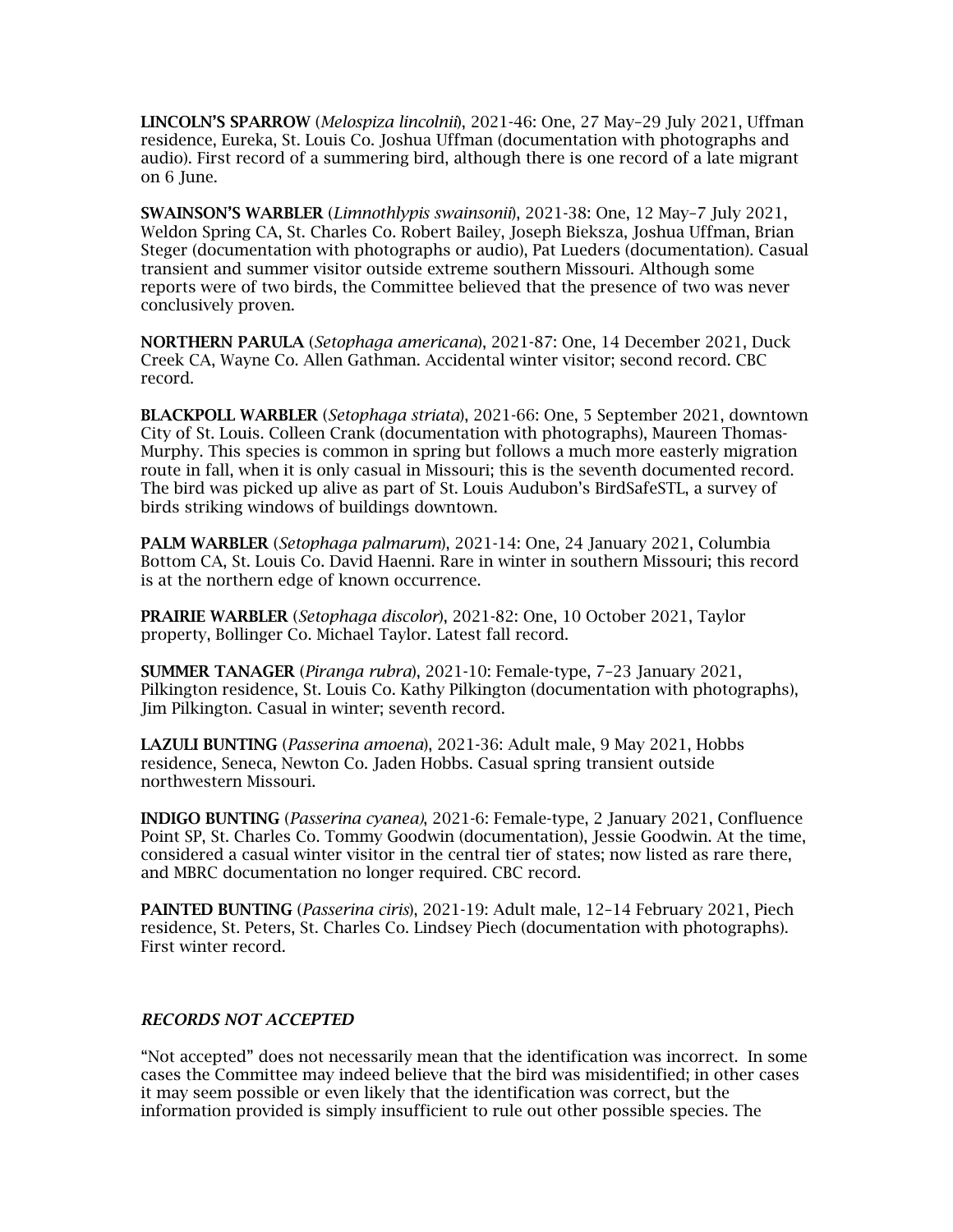Committee is unable to accept any record if the description is too sketchy or vague, or if it fails to mention enough critical field marks to eliminate all other species. It is also true that the more extraordinary the report, the stronger the evidence required, and there are some reports that can be accepted only with diagnostic photographs or other physical evidence. Our belief is that a report should go into the permanent scientific record only if it is free of reasonable doubt. This is the standard approach of bird record committees everywhere. All records that the Committee reviews, whether accepted or not, are permanently archived so that future investigators may examine them.

CINNAMON TEAL, 2021-61: Male, 17 August 2021, Lake Mead, Stoddard Co. The description and photograph did not rule out other ducks with reddish color on the breast, including a possible Cinnamon x Blue-winged Teal hybrid.

CINNAMON TEAL, 2021-88: Two, 29 November 2021, Hedeman Lake, Dade Co. From the photographs provided, the identification was uncertain, but the most likely species seemed to be Gadwall.

RED-BREASTED MERGANSER (*Mergus serrator*), 2021-49: Two females, 19 June 2021, Shawnee Trail, Barton Co. No photograph for this summer rarity, and the details provided seemed inaccurate in some respects for this species. The Committee was left uncertain as to what species the observer saw.

BLACK RAIL (*Laterallus jamaicensis*), 2021-70: One, 10–11 October 2020, near Kirksville, Adair Co. The observers flushed a small black bird, possibly a rail, but beyond that it was not clear what they saw. The observation was without binoculars, there was no photograph, and no details were cited that were unique to Black Rail, which is an extremely rare species in Missouri.

RED-THROATED LOON, 2021-3: Adult, 25 December 2020, Table Rock Lake, Taney Co. No photograph, and the details reported were not thorough enough to eliminate other loon species.

NEOTROPIC CORMORANT, 2021-35: One, 8 May 2021, Creve Coeur Lake Park (Little Creve Coeur). While this bird did appear to be quite small and was seen at a site where the species had been found the previous year, it was observed only briefly at long distance, so that actual field marks (proportions, face pattern) were not noted.

MISSISSIPPI KITE (*Ictinia mississippiensis*), 2021-76: One, 4 October 2021, Kennett, Dunklin Co. The observer was familiar with this species, but there was no photograph, and the details provided were few and did not entirely rule out other raptors.

MISSISSIPPI KITE, 2021-77: One, 21 October 2021, Busch CA, St. Charles Co. The photographs provided showed this bird to have been a Northern Harrier.

RED-NAPED SAPSUCKER (*Sphyrapicus nuchalis*), 2021-23: One, 21 February 2021, Kirkwood, St. Louis Co. The series of photographs provided showed that this bird did exhibit some traits of Red-naped Sapsucker, but also some that suggested a hybrid with Yellow-bellied Sapsucker. For more information on this difficult problem, see Robbins, Seibel, and Cicero, "Probable Yellow-bellied Sapsucker (*Sphyrapicus varius*) X Redbreasted Sapsucker (S*. ruber*) hybrid from eastern Kansas, with comments on the field identification of adult sapsuckers," *North American Birds*, vol. 59, no. 2 (2005).

GYRFALCON (*Falco rusticolus*), 2021-26: One, 30 October 2021, Marais Temps Clair CA, St. Charles Co. The description did not explain why the bird was a falcon, and some of